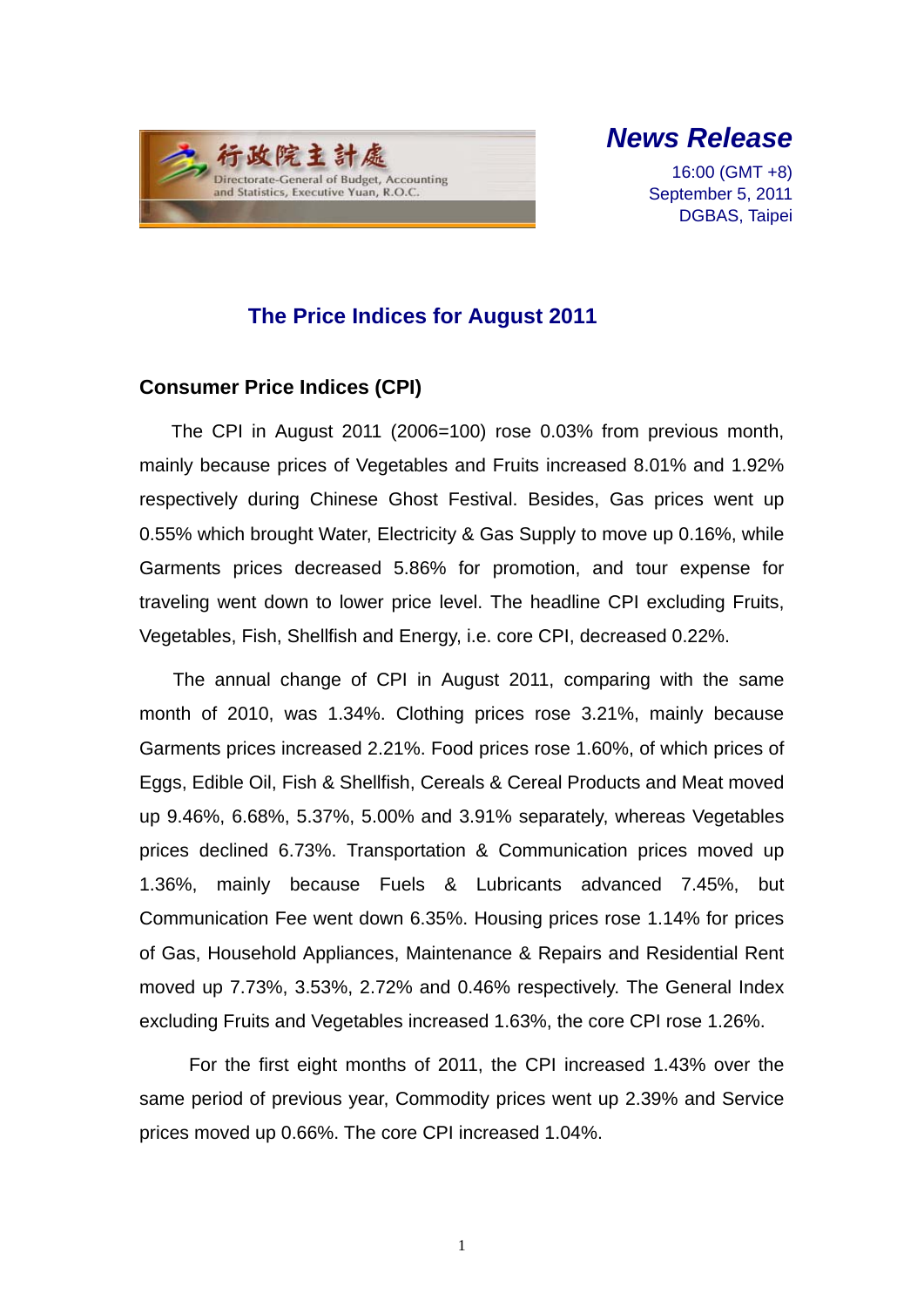

**CPI for Households in Different Disposable Income Groups**

In August 2011, the CPI for Lowest 20% Disposable Income Group went up 1.37% comparing with the same month of 2010, CPI for Middle 60% Disposable Income Group and CPI for Highest 20% Disposable Income Group advanced 1.43% and 1.42% individually.

#### **Wholesale Price Indices (WPI)**

The WPI in August 2011 increased 0.20% from previous month, mainly because prices of Machinery & Equipment, Chemical Material and Rubber & Plastic Products moved up 1.50%, 1.23% and 1.07% separately. Whereas prices of Crude Petroleum & Natural Gas and Petroleum & Coal Products moved down 4.19% and 0.23% individually. The WPI for Domestic Sales Excluding Imports went up 0.23%. Import price index declined 0.15%, while Export price index moved up 0.57%.

The annual change of WPI in August 2011, comparing with the same month of 2010, was 3.85%. Mainly because prices of Crude Petroleum & Natural Gas, Petroleum & Coal Products, Chemical Material and Basic Metal went up 29.00%, 21.54%, 18.56% and 4.33% respectively, while prices of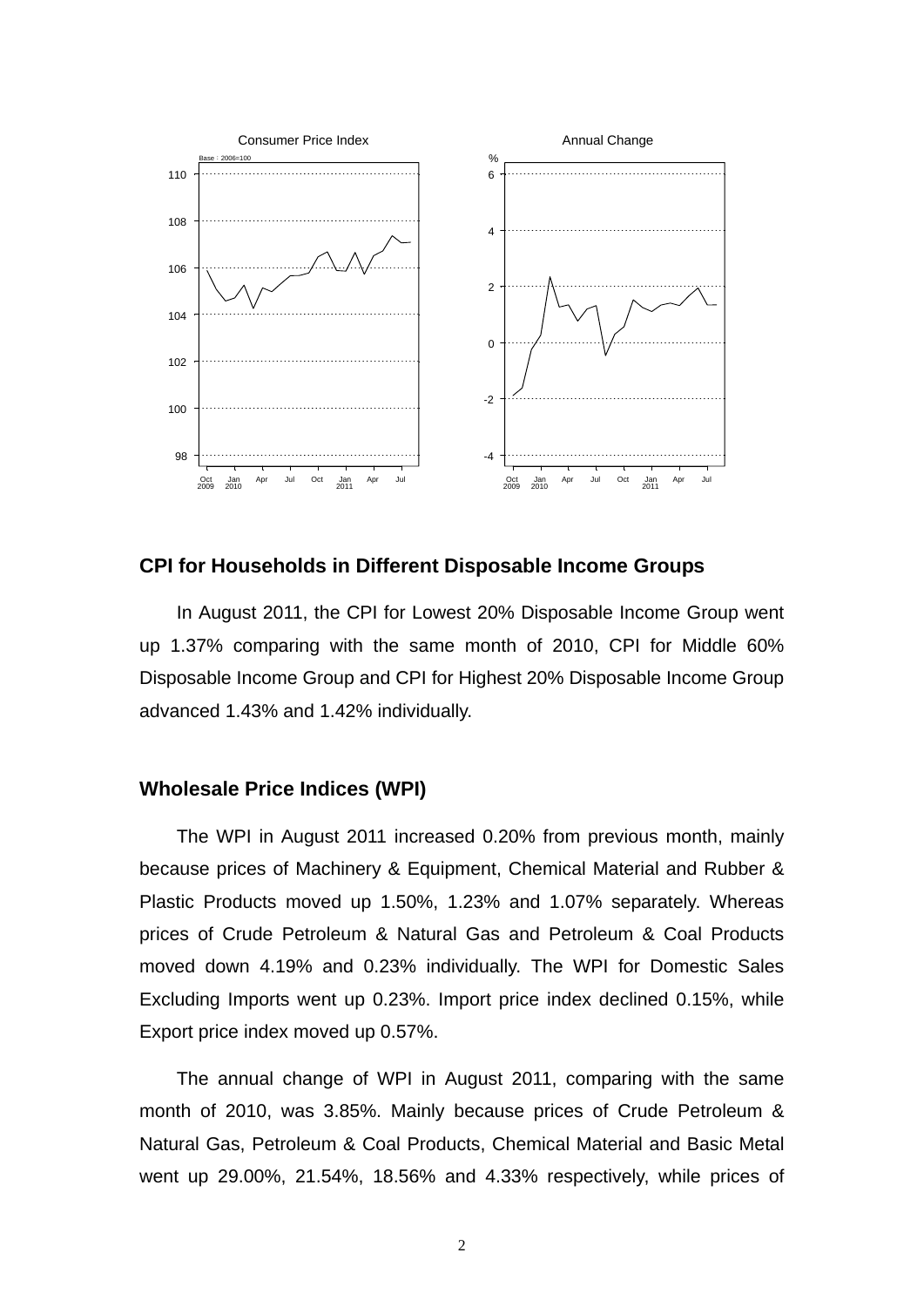Electronic Parts & Components decreased 9.28%. The WPI for Domestic Sales Excluding Imports rose 5.74%. Import price index moved up 6.41%, while Export price index moved down 0.71%.

For the first eight months of 2011, the WPI increased 3.93% compared with the same period of previous year, of which the Import price index went up 7.03%, whereas Export price index moved down 1.19%.



#### **Statistical Tables**

Table1 The Changes of Consumer Price Indices Table2 The Changes of Wholesale Price Indices Table3 The Changes of Import Price Indices Table4 The Changes of Export Price Indices

#### **For Further Information:**

*Statistics Database:* http://eng.stat.gov.tw/ *DGBAS* news releases on the Internet: http://eng.dgbas.gov.tw/ *Tel:* +886-2-23803449; *Fax:* +886-2-23803465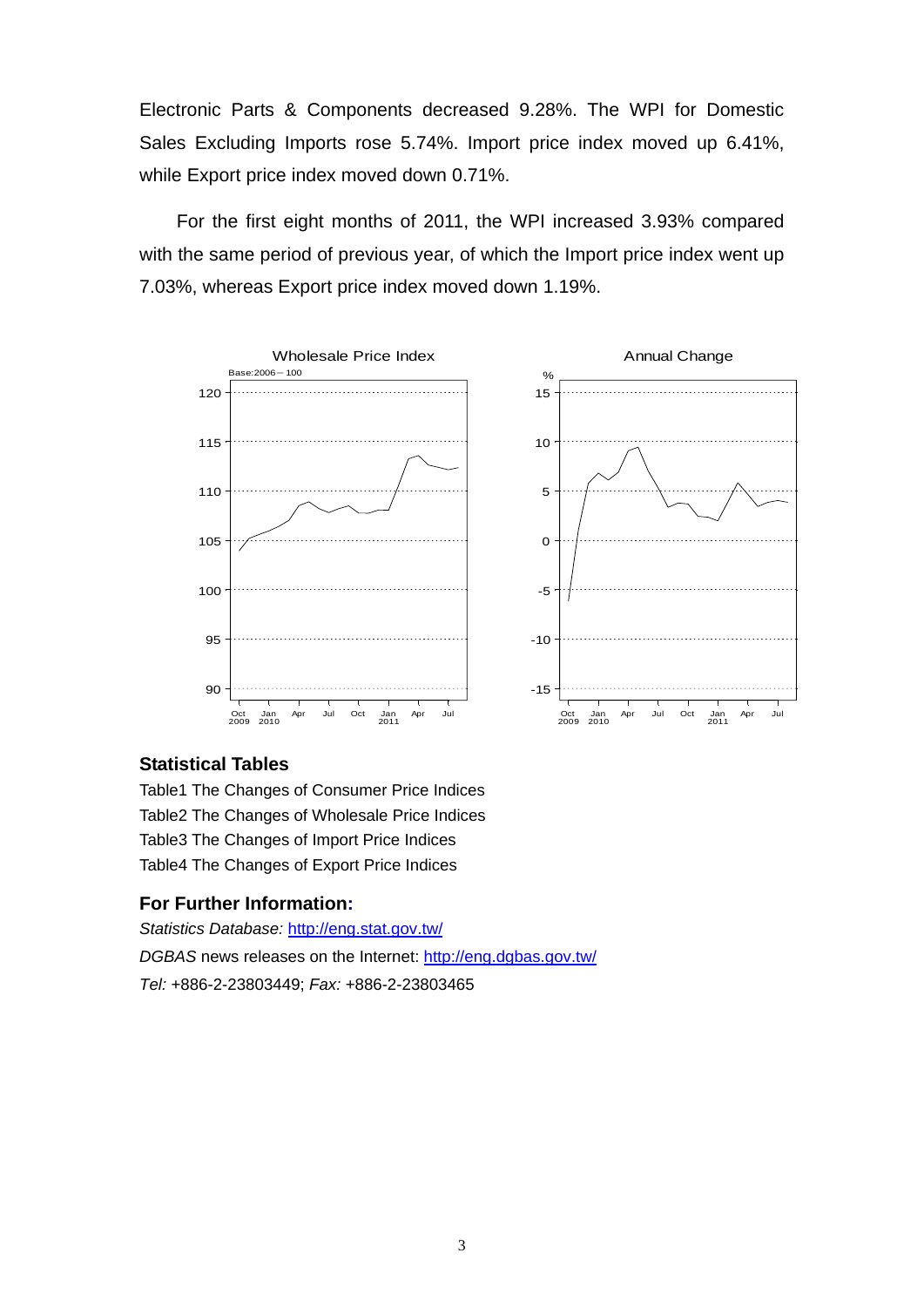### Table 1 The Changes of Consumer Price Indices

Aug. 2011

|                                                                             | Weight   | Index of         |                    | Compared Compared | The First Eight  |
|-----------------------------------------------------------------------------|----------|------------------|--------------------|-------------------|------------------|
|                                                                             | $(\%0)$  | Aug. 2011        | with               | with the          | Months of 2011   |
|                                                                             |          | $(2006=100)$     | Previous           | Same              | Compared with    |
| Groups                                                                      |          |                  | Month              | Month of          | the Same Period  |
|                                                                             |          |                  | $(\% )$            | Previous          | of Previous Year |
|                                                                             |          |                  |                    | Year $(\%)$       | (% )             |
|                                                                             |          |                  |                    |                   |                  |
| General Index                                                               | 1,000.00 | 107.08           | 0.03               | 1.34              | 1.43             |
| <b>Basic Group</b>                                                          |          |                  |                    |                   |                  |
| 1. Food                                                                     | 260.82   | 114.45           | 0.78               | 1.60              | 2.22             |
| Cereals & Cereal Products                                                   | 19.72    | 120.38           | $-1.20$            | 5.00              | 3.38             |
| Meat                                                                        | 23.08    | 125.42           | $-0.05$            | 3.91              | 4.28             |
| Eggs                                                                        | 2.00     | 125.27           | 3.50               | 9.46              | 3.79             |
| Fish & Shellfish                                                            | 16.71    | 142.16           | 0.17               | 5.37              | 7.09             |
| Vegetables                                                                  | 24.81    | 103.67           | 8.01               | $-6.73$           | $-5.56$          |
| Fruits                                                                      | 27.59    | 97.27            | 1.92               | $-0.69$           | 6.73             |
| Edible Oil                                                                  | 1.70     | 146.62           | $-0.35$            | 6.68              | 4.40             |
| 2. Clothing                                                                 | 41.72    | 105.49           | $-3.32$            | 3.21              | 2.61             |
| Garments                                                                    | 26.97    | 99.89            | $-5.86$            | 2.21              | 2.80             |
| 3. Housing                                                                  | 279.47   | 104.16           | 0.09               | 1.14              | 0.75             |
| <b>Residential Rent</b>                                                     | 185.40   | 101.02           | 0.00               | 0.46              | 0.35             |
| Maintenance & Repairs                                                       | 14.78    | 110.55           | 0.04               | 2.72              | 2.22             |
| Household Appliances                                                        | 27.89    | 107.70           | 0.62               | 3.53              | 2.08             |
| Water, Electricity & Gas Supply                                             | 36.87    | 118.18           | 0.16               | 2.12              | 1.00             |
| Gas                                                                         | 9.70     | 128.78           | 0.55               | 7.73              | 2.39             |
| 4. Transportation & Communication                                           | 140.42   | 103.55           | $-0.12$            | 1.36              | 1.80             |
| Fuels & Lubricants                                                          | 32.55    | 119.50           | $-0.67$            | 7.45              | 8.51             |
| <b>Communication Fee</b>                                                    | 31.77    | 87.12            | $-0.18$            | $-6.35$           | $-5.24$          |
| 5. Medicines & Medical Care                                                 | 47.41    | 109.80           | 0.11               | 2.36              | 1.90             |
| Medicines & Health Food                                                     | 10.62    | 132.02           | 0.33               | 7.08              | 6.84             |
| 6. Education & Entertainment                                                | 171.48   | 101.46           | $-0.35$            | 0.70              | 0.68             |
| <b>Educational Expense</b>                                                  | 111.25   | 98.20            | $-0.11$            | 0.15              | $-0.14$          |
| Entertainment Expense                                                       | 60.22    | 107.36           | $-0.77$            | 1.61              | 2.11             |
| 7. Miscellaneous                                                            | 58.68    | 110.74           | $-0.14$            | 0.77              | 0.85             |
| Tobacco & Betelnut                                                          | 14.65    | 132.52           | $-0.26$            | 3.90              | 2.47             |
| Personal Care Services                                                      | 14.78    | 99.53            | 0.05               | $-0.09$           | 0.23             |
| Commodity and Service Groups                                                |          |                  |                    |                   |                  |
| 1. Commodity                                                                | 437.11   | 110.57           | 0.11               | 2.11              | 2.39             |
| (Excluding Food)                                                            | 264.95   | 107.44           | $-0.60$            | 2.53              | 2.15             |
| Non-durable Consumer Goods                                                  | 299.12   | 116.31           | 0.62               | 2.47              | 3.08             |
| (Excluding Food)                                                            | 126.96   | 117.82           | $-0.03$            | 3.75              | 3.54             |
| Semi-durable Consumer Goods                                                 | 62.85    | 102.78           | $-2.80$            | 2.27              | 1.99             |
| <b>Durable Consumer Goods</b>                                               | 75.14    | 92.61            | 0.30               | 0.18              | $-0.62$          |
| 2. Service                                                                  | 562.89   | 104.14           | $-0.04$            | 0.73              | 0.66             |
| Food                                                                        | 88.66    | 112.93           | 0.12               | 1.75              | 1.22             |
| Housing                                                                     | 209.54   | 100.72           | 0.00               | 0.47              | 0.41             |
| Transportation & Communication                                              | 76.99    | 98.29            | 0.01               | $-1.28$           | $-0.99$          |
| Medical Care                                                                | 33.02    | 103.78           | 0.05               | 0.63              | 0.21             |
| Education & Entertainment                                                   | 129.64   | 108.51           | $-0.28$            | 1.63              | 1.77             |
| Miscellaneous                                                               | 23.83    | 99.60            | 0.03               | $-0.02$           | 0.16             |
| Special Groups                                                              |          |                  |                    |                   |                  |
| General Index Excluding Fruits & Vegetables                                 | 947.60   | 107.44<br>104.38 | $-0.20$<br>$-0.26$ | 1.63<br>1.25      | 1.44             |
| General Index Excluding Food<br>General Index Excluding Fruits, Vegetables, | 739.18   |                  |                    |                   | 1.12             |
| Fish, Shellfish & Energy                                                    | 866.64   | 105.84           | $-0.22$            | 1.26              | 1.04             |

Note: 1.includes nannies, housecleaning expenses and services paid for keeping household running efficiently.

2.All data are subject to revision 3 months after original publication due to late reports and corrections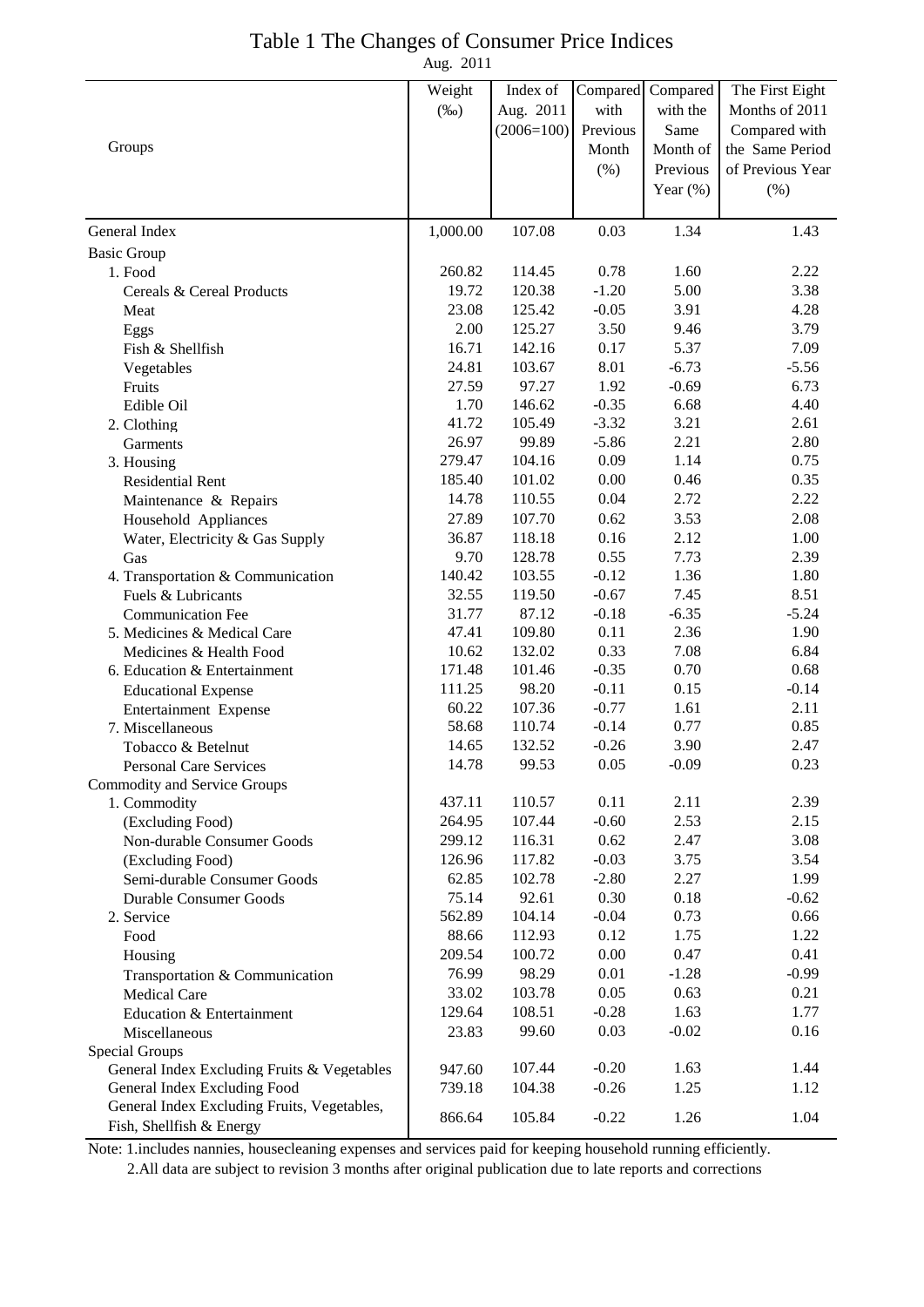#### Table 2 The Changes of Wholesale Price Indices

Aug. 2011

| Groups                                           | Weight   | Index of Aug. | Compared | Compared    | The First Eight  |
|--------------------------------------------------|----------|---------------|----------|-------------|------------------|
|                                                  | $(\%0)$  | 2011          | with     | with the    | Months of 2011   |
|                                                  |          | $(2006=100)$  | Previous | Same        | Compared with    |
|                                                  |          |               | Month    | Month of    | the Same Period  |
|                                                  |          |               | (%)      | Previous    | of Previous Year |
|                                                  |          |               |          | Year $(\%)$ | (% )             |
| General Index                                    | 1,000.00 | 112.35        | 0.20     | 3.85        | 3.93             |
| <b>Domestic Sales Excluding Imports</b>          | 307.86   | 117.85        | 0.23     | 5.74        | 5.89             |
| Imports                                          | 327.09   | 123.05        | $-0.15$  | 6.41        | 7.03             |
| Exports                                          | 365.05   | 96.46         | 0.57     | $-0.71$     | $-1.19$          |
| <b>Basic Group</b>                               |          |               |          |             |                  |
| 1. Agriculture, Forestry, Fishing & Animal       |          |               |          |             |                  |
| <b>Husbandry Products</b>                        | 27.15    | 139.71        | $-0.18$  | 8.57        | 9.96             |
| (1) Farm Products                                | 12.87    | 125.02        | 0.06     | 4.97        | 10.50            |
| (2) Poultry & Livestock Products                 | 6.60     | 142.42        | $-0.36$  | 4.97        | 5.41             |
| (3) Forest Products                              | 0.41     | 103.59        | $-10.41$ | $-5.16$     | 2.36             |
| (4) Fishery Products                             | 7.27     | 163.55        | 0.02     | 17.95       | 13.30            |
| 2. Quarrying & Mineral Products                  | 57.59    | 162.98        | $-2.96$  | 21.42       | 24.65            |
| (1) Crude Petroleum & Natural Gas                | 45.78    | 153.99        | $-4.19$  | 29.00       | 26.65            |
| (2) Sand, Stone & Clay Quarrying                 | 2.56     | 101.43        | $-0.07$  | $-1.52$     | $-4.37$          |
| (3) Other Mineral Products                       | 9.25     | 228.45        | 0.87     | 4.51        | 22.70            |
| 3. Manufacturing Products                        | 890.99   | 106.85        | 0.56     | 2.22        | 2.07             |
| $(1)$ Foods                                      | 18.50    | 133.28        | 0.04     | 6.08        | 6.62             |
| (2) Beverages                                    | 5.34     | 104.03        | $-0.14$  | 1.46        | $-0.65$          |
| (3) Tobaccos                                     | 2.49     | 123.27        | $0.00\,$ | 3.47        | 2.95             |
| (4) Textile Products                             | 21.67    | 128.95        | 0.09     | 11.04       | 17.04            |
| (5) Wearing Apparel & Clothing Accessories       | 4.65     | 101.72        | 0.41     | 3.31        | 1.44             |
| (6) Leather, Fur & Related Products              | 4.97     | 112.84        | 0.85     | 0.16        | 0.04             |
| (7) Wood & Bamboo Products                       | 2.15     | 115.34        | 0.32     | $-1.55$     | $-0.33$          |
| (8) Pulp, Paper, Paper Products & Printed Matter | 15.11    | 120.11        | $-0.51$  | $-0.76$     | 0.75             |
| (9) Petroleum & Coal Products                    | 54.63    | 141.98        | $-0.23$  | 21.54       | 18.45            |
| (10)Chemical Material                            | 91.92    | 132.85        | 1.23     | 18.56       | 15.43            |
| (11) Chemical Products & Medical Goods           | 28.00    | 112.13        | 0.78     | 2.03        | 1.72             |
| (12) Rubber & Plastic Products                   | 22.42    | 117.67        | 1.07     | 3.07        | 2.20             |
| (13) Non-metallic Mineral Products               | 13.93    | 106.48        | 1.01     | $-1.54$     | $-1.26$          |
| $(14)$ Basic Metal                               | 84.77    | 124.60        | $-0.10$  | 4.33        | 7.05             |
| (15) Fabricated Metal Products                   | 42.26    | 113.25        | 0.16     | $-0.36$     | 1.44             |
| (16) Electronic Parts & Components               | 261.17   | 73.59         | 0.46     | $-9.28$     | $-9.47$          |
| (17) Computer, Electronic & Optical Products     | 64.22    | 75.42         | 1.13     | $-7.22$     | $-8.57$          |
| (18) Electrical Equipment                        | 34.70    | 111.35        | 0.89     | 3.57        | 2.71             |
| (19) Machinery & Equipment                       | 67.61    | 112.81        | 1.50     | $-0.12$     | $-0.45$          |
| (20) Transport Equipment & Parts                 | 34.78    | 109.48        | 0.50     | 0.59        | 0.87             |
| (21) Furniture & Fixtures                        | 5.20     | 107.99        | $-0.04$  | $-0.69$     | $-1.13$          |
| (22) Miscellaneous Products                      | 10.51    | 109.89        | 0.24     | 0.45        | 1.31             |
| 4. Water Supply, Electricity & Gas               | 24.28    | 133.85        | 0.20     | 1.97        | 0.82             |
| By Stage of Processing                           |          |               |          |             |                  |
| 1.Raw Materials                                  | 138.48   | 156.86        | $-0.98$  | 19.86       | 19.68            |
| 2. Intermediate Materials                        | 356.29   | 113.46        | 0.35     | 2.00        | 2.64             |
| 3. Finished Goods                                | 140.17   | 110.84        | 0.57     | 1.08        | 1.26             |
| (1) Capital Goods                                | 53.38    | 109.63        | 1.55     | $-0.75$     | $-0.68$          |
| (2) Consumer Goods                               | 86.79    | 111.10        | $-0.01$  | 2.21        | 2.45             |
| Special Groups                                   |          |               |          |             |                  |
| <b>Domestic Sales</b>                            | 634.95   | 120.26        | 0.03     | 6.10        | 6.48             |
| <b>Domestic Products</b>                         | 672.91   | 107.05        | 0.39     | 2.47        | 2.30             |
| Non-Heavy Chemical Industrial Products           | 166.01   | 115.99        | 0.38     | 2.64        | 3.65             |
| Heavy Chemical Industrial Products               | 724.98   | 104.78        | 0.60     | 2.10        | 1.66             |

Note: All data are subject to revision 3 months after original publication due to late reports and corrections by respondents.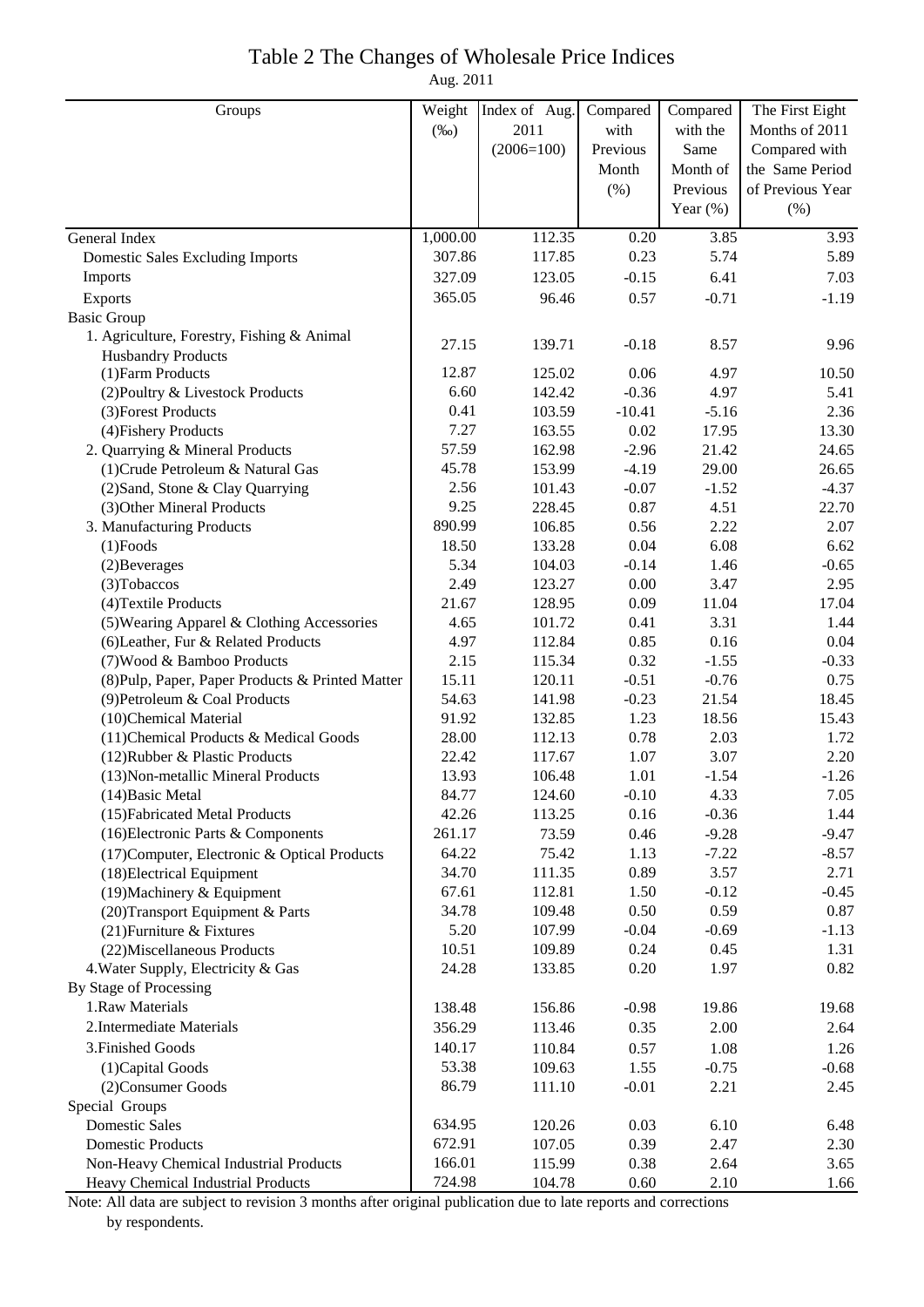# Table 3 The Changes of Import Price Indices

Aug. 2011

| Groups                                                | Weight<br>$(\%0)$ | Index of<br>Aug. 2011<br>$(2006=100)$ | Compared<br>with<br>Previous<br>Month<br>(% ) | Compared<br>with the<br>Same<br>Month of<br>Previous<br>Year $(\%)$ | The First<br><b>Eight Months</b><br>of 2011<br>Compared<br>with the<br>Same Period<br>of Previous<br>Year $(\%)$ |
|-------------------------------------------------------|-------------------|---------------------------------------|-----------------------------------------------|---------------------------------------------------------------------|------------------------------------------------------------------------------------------------------------------|
| Basic Group (on N.T.D. Basis)                         |                   |                                       |                                               |                                                                     |                                                                                                                  |
| General Index                                         | 1,000.00          | 123.05                                | $-0.15$                                       | 6.41                                                                | 7.03                                                                                                             |
| 1. Animal, Vegetable Products & Prepared<br>Foods     | 34.64             | 152.71                                | 0.00                                          | 13.90                                                               | 12.29                                                                                                            |
| 2. Mineral Products & Nonmetallic Mineral<br>Products | 208.51            | 165.09                                | $-2.31$                                       | 22.52                                                               | 24.13                                                                                                            |
| 3. Textiles & Textile Articles                        | 13.85             | 142.69                                | 1.46                                          | 19.11                                                               | 30.16                                                                                                            |
| 4. Wood, Paper, Pulp & Articles Thereof               | 17.93             | 116.73                                | $-1.68$                                       | $-3.82$                                                             | $-0.59$                                                                                                          |
| 5. Chemicals, Plastics, Rubber & Articles<br>Thereof  | 147.68            | 125.11                                | 0.94                                          | 9.63                                                                | 7.18                                                                                                             |
| 6. Primary Metals & Articles Thereof                  | 118.38            | 124.20                                | $-0.67$                                       | 4.55                                                                | 7.10                                                                                                             |
| 7. Machinery, Optical & Precision Instruments         | 166.28            | 113.00                                | 2.12                                          | $-2.11$                                                             | $-1.64$                                                                                                          |
| 8. Electronic Machinery                               | 258.41            | 79.16                                 | 0.65                                          | $-7.76$                                                             | $-7.80$                                                                                                          |
| 9. Transportation Equipment & Parts                   | 21.11             | 125.15                                | 1.34                                          | 0.92                                                                | 1.72                                                                                                             |
| 10. Miscellaneous Products                            | 13.21             | 118.56                                | 0.54                                          | $-2.38$                                                             | 0.35                                                                                                             |
| Basic Group (on U.S.D. Basis)                         |                   |                                       |                                               |                                                                     |                                                                                                                  |
| General Index                                         | 1,000.00          | 138.24                                | $-0.63$                                       | 17.23                                                               | 17.71                                                                                                            |
| 1. Animal, Vegetable Products & Prepared<br>Foods     | 34.64             | 171.57                                | $-0.49$                                       | 25.48                                                               | 23.49                                                                                                            |
| 2. Mineral Products & Nonmetallic Mineral<br>Products | 208.51            | 185.38                                | $-2.78$                                       | 34.97                                                               | 36.55                                                                                                            |
| 3. Textiles & Textile Articles                        | 13.85             | 160.28                                | 0.97                                          | 31.22                                                               | 43.11                                                                                                            |
| 4. Wood, Paper, Pulp & Articles Thereof               | 17.93             | 131.14                                | $-2.15$                                       | 5.96                                                                | 9.34                                                                                                             |
| 5. Chemicals, Plastics, Rubber & Articles<br>Thereof  | 147.68            | 140.57                                | 0.46                                          | 20.79                                                               | 17.87                                                                                                            |
| 6. Primary Metals & Articles Thereof                  | 118.38            | 139.63                                | $-1.15$                                       | 15.18                                                               | 17.76                                                                                                            |
| 7. Machinery, Optical & Precision Instruments         | 166.28            | 126.92                                | 1.63                                          | 7.85                                                                | 8.17                                                                                                             |
| 8. Electronic Machinery                               | 258.41            | 88.92                                 | 0.16                                          | 1.61                                                                | 1.41                                                                                                             |
| 9. Transportation Equipment & Parts                   | 21.11             | 140.56                                | 0.85                                          | 11.18                                                               | 11.87                                                                                                            |
| 10. Miscellaneous Products                            | 13.21             | 133.16                                | 0.05                                          | 7.54                                                                | 10.37                                                                                                            |

Note: All data are subject to revision 3 months after original publication due to late reports and corrections by respondents.